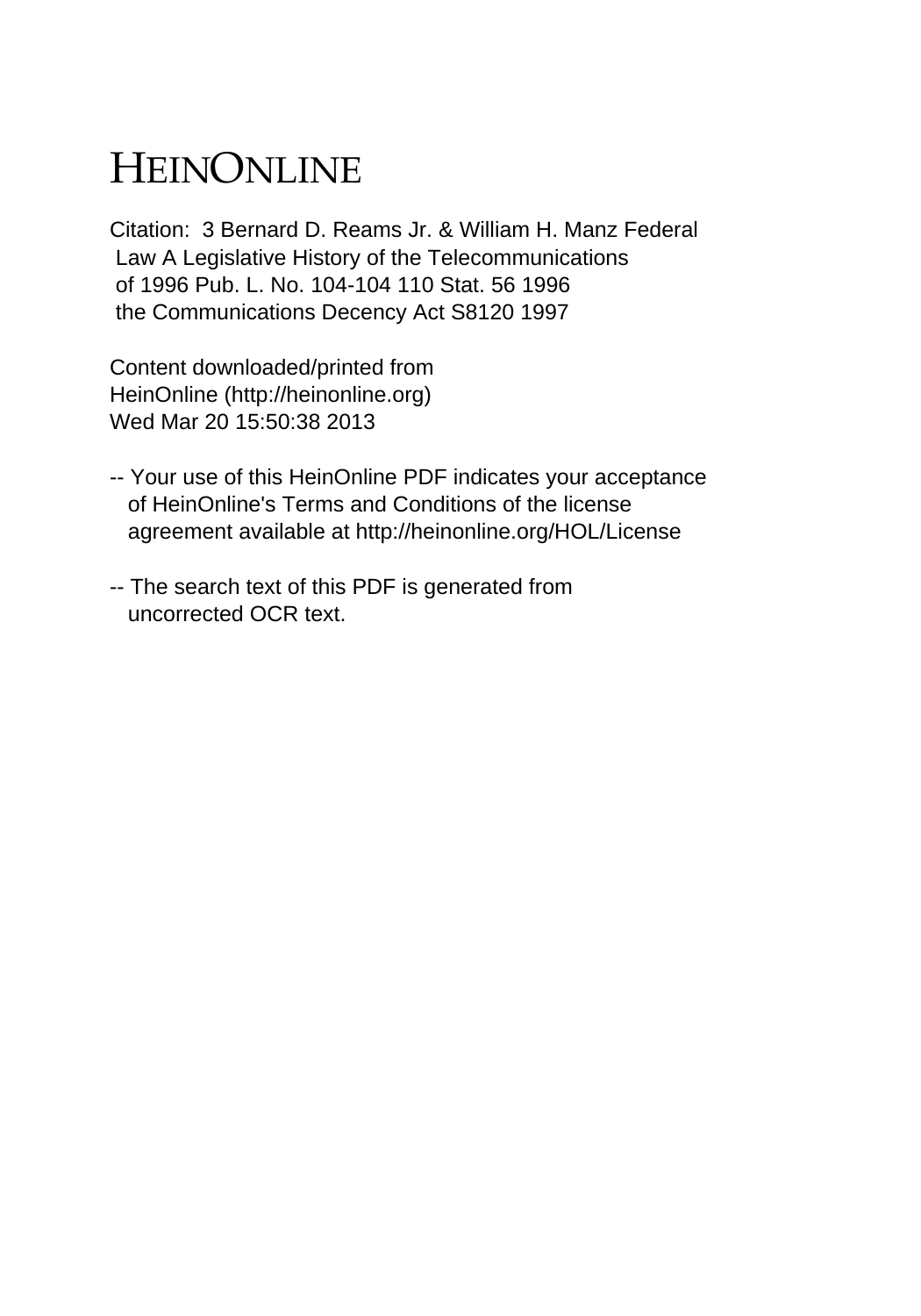**F-16** aircraft piloted **by** Captain Scott **P.** which the Bll operating company or afflil-O'Grady while on combat PatrsI **as** part **of** ate forwards customer-eupplied information NATO-commanded Operation **Deny** *light;* to customer- or carrier-selected recipients.

United Nations vetoed **NATO proposed** oper- service In which the **Bell** operating company **ations** to attack Bosnian Serb surface to **air** or **afllate** searches for **and** concects with missile sites: the intended recipient of Information, or any

against Bosnian Serb air defenses did not or affiliate automatically forwards stored correct during Captain O'Grady's mission on voicernali or other information to the in-<br>June 2, 1985; the correct of the correct correct o rainst Bomian Berb air celemes did not or allulate automatically forwards stored<br>ccur during Captain O'Grady's mission on voicemail or other information to the in-<br>me 2, 1985;<br>Whereas thousands of United States Armed 6. "(

Forces and armed forces of **NATO** allies were involved in search operations to recover Capinvolved in search operations to recover Cap-telecommunications furnished in conjunc-<br>tain O'Grady, particle is to the the movision of such service,<br>Whereas Captain O'Grady, in the finest "(D) providing signaling informati

tradition of American military service, sur- in connection with the provision of tele-<br>vived for six days and nights through cour- phone exchange service or exchange access<br>age, ingenuity and skill in territory coupled ser

**was** rescued in **a** daring operation by United Information from, interchange carriers at

eration were attacked by Serb forces but no casualties occurred:

**and** admiration of **all** Americans for his **he-** to provide InterLATA telecommunications

and rescue operations. In particular the **lcss** under subsection (c). The interLATA members **of** the United States MarIns Corps services provided under **paragraph** (1)(A) **are** Involved **In** the extraction **of** Captain limited to those lnterLATA **trnsmissions**

unless all necessary actions to address the ing to the public. A Bell operating company threat posed by hostile Serbian air defenses may not provide telecommunications served

The Telecommunications Competition of compensation is and Deregulation Act of 1995 **Corn-** "(f) Compensation Act of 1995 **Cornel of Cornel of Cornel of Cornel of Cornel of Cornel and Deregulations of cornel of corner and p** 

a procompetitive, deregulatory na-<br>tional policy framework designed to accelerate rapidly private sector de- $\sqrt{\frac{\text{EXON AMENDMENT NO. 1268}}{\text{END MENDMENT NO. 1268}}}$ ployment of advanced detecommuni-<br>cations and information technologies Mr. EXON submitted an amendment Ing all telecommunications markets to intended to be proposed by him to the competition, and for other purposes; as bill S. 652, supra; as follows:<br>
follows:<br>
follows:<br> **S. 143** and all that is a intervention of the partic competition, and for other purposes; as

follows: On page 94, strike out line 24 and all that 143 line 10, strike all therein and insert in follows through page 97, line 22, and insert in leu thereof: the follows flex of colored in the strike of Columbia or in it intervention for the information form, or file informed the access of order and the matter three stored information from the informed "(A) by means of telecommunications definition for stores are the control of the same of

whereas **in the service construction**<br>to customer-or carrier-selected recipients,<br>"(iii) such service shall not include any<br>service in which the Bell operating company

Whereas effective measures to defend service In which the Bell operating company

**by** hostile Bosnian **Serb** forces; **"(E)** providing network control **signaling** Whereas **on June 8. 1995** Captain O'Orady Information to. and receiving such signaling States Marines; **any** location within the area in which **such** Whereas aircraft Involved in the **remcue** op. company provides telephone exchange serv-

casualties Occurred; "(2) 1 srrA7oNS.-The Provisions **Of** Pain- Therefore be it resolved **by** the Senate that **graph (1) are** Intended to be narrowly con-It is the sense of the Senate that- strued. The transmission facilities used by a **(1)** Captain O'Grady deserves the respect Bell operating company or affiliate thereof roic conduct under life-threatening cir-<br>cumstances: shall be lessed by that company from una-<br>cumstances: shall be lessed by that company from un-(2) the relief and happiness felt by the fam. fliated entities on terms and conditions (including the local conditions) of Captain O'Grady is shared by the Unit-<br>disting price), no more favorable than those of States Senat **O'Orady, are** to be commended for their Incidental to the provision **by a Bell** operat-brave efforts **and** devotion to **duty;** ing company or Ite affiliate of video, **audio.** es and NATO air crews should not be and other programming services that the (4) U.S. and NATO air crews should not be and other programming services that the put at risk in future operations over Bosnia company or its affi **are** take, **ices** not described In paragraph **(I)** without **receiving** the approvals required **by** subsection (c). The provision of services author-<br>
AMENDMENTS SUBMITTED<br>
ing company or its affiliate shall operation<br>
versely affect telephone exchange rate<br>payers<br>
The Telecommunications Competition or competition is any te

munications Decency Act of 1995 operating company may provide interLATA<br>SANTORUM AMENDMENT NO. 1267 commercial mobile service is a replacement for land line<br>Mr. SANTORUM proposed an amend-<br>tote bill (S. 652) to provide for

and services to all Americans **by** open- Mr. EXON submitted an amendment

conversation or communication snsues, without disclosing his identity and with the langly abund the cause of the cause of the cause of the cause of the communication; "(C) makes or causes the telephone of another repeatedl

values only person as the person are defined in the person of the contracted telecommunications derived by the contracted contracted contracted contracted contracted contracted of the contracted of the contraction of the c

shall **be** fined not **mor** than **SI0.000** or im- prisoned not more than two **years, or** both.";

and (3) Section 223 (47 U.S.C. 223) is further<br>arended by adding at the end the following<br>new subsections:<br>"(4) Whower-<br>"(1) Whow and the United States or<br>"(1) Whow is allowed by the United States of<br>States by means of tel

**"(A)** makes, creates, or solicits, **and "(B)** Initiates the transmission of or **pur-** posefully makes **available.**

presument. request. suggestion. proposal.<br>image. or other communication which is obsene. regardless of whether the maker of<br>such communication placed the call or initi-

sue communications one can or interested the communications of the state and the calculation of the calculation of the state of the state of the state of the state of the state of the state of the state of the state of the

prisoned not more than two years or both.<br>
"(e) Whosver-<br>
"(1) knowingly within the United States or<br>
"(1) knowingly within the United States or<br>
In foreign communications with the United<br>
States by means of telecommunica

**"(A)** makes, creates, or sollcito. **and** "(B) initiates the transmission of. or **pur. posfully** makes avaliable.

Any indecent comment, request, suggestion, proposal, image, or other communication to any person under 18 years of age regardless of whether the maker of such communica-

tion placed the call or initiated the communication<br>is the call or initiated the communication; or initiated the communication;<br> $(2)$  knowingly permits any telecommunication is control permit () with the intent that it to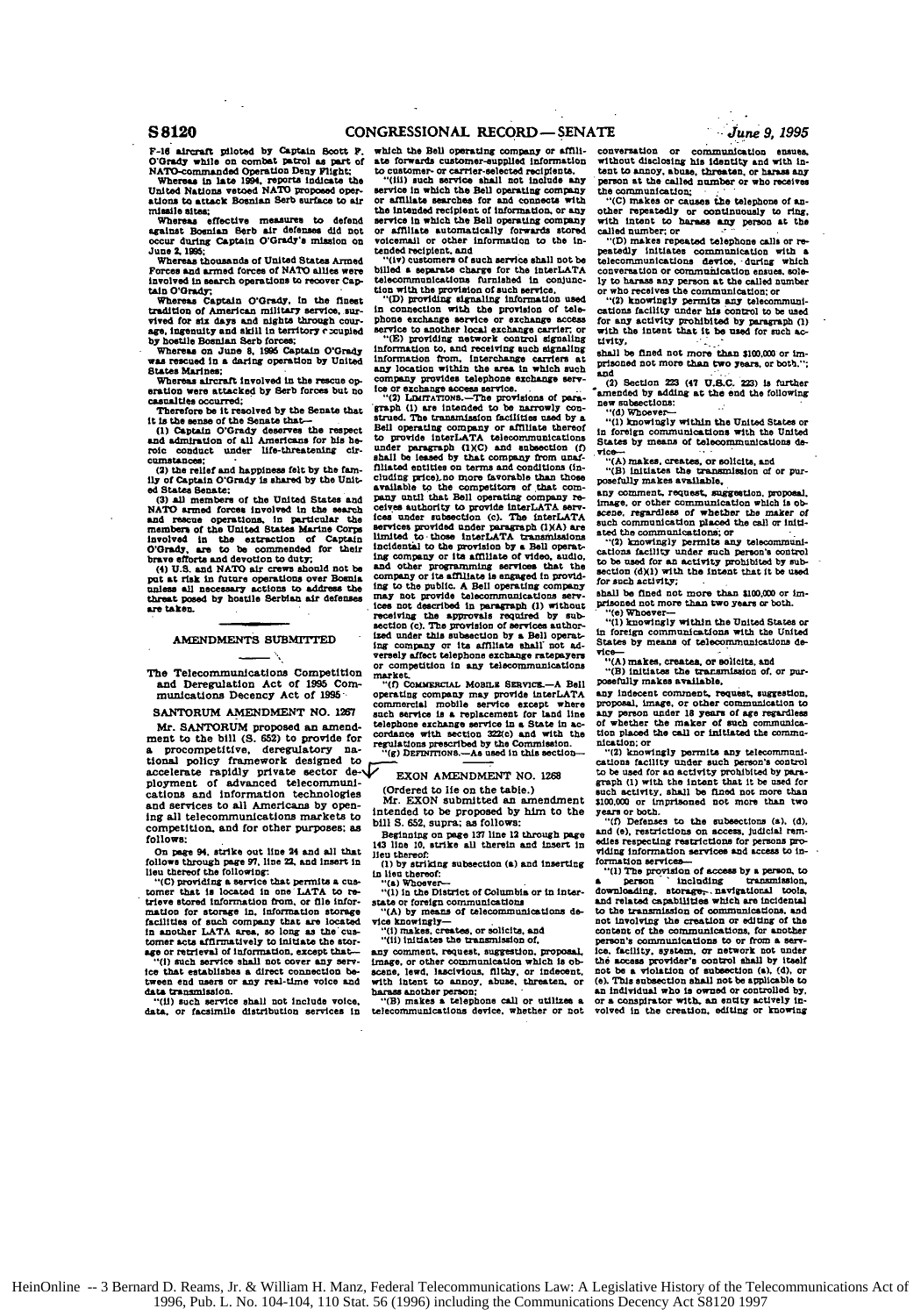distribution **of** communications which **vio-**

late this section.<br>"(2) It is a defense to prosecution under<br>subsection (a)(2),  $(3/2)$ , or  $(9/2)$  that a per-<br>son did not have editorial control over the<br>communication specified in this section.<br>This defense shall not b **dividual** who **ceded** editorial control to **an** entity which the defendant knew or **had rea-**

son to know intended to engage in conduct<br>that was likely to violate this section.<br>"(3) It is a defense to prosecution under<br>subsection (a), (d)(3), or (o) that a person has<br>taken good faith, reasonable and appropriate<br>ter such provisions according to such procedures as the Commission may prescribe **by** regula-tion. Nothing **In** this subsection shall be con-

strued to treat enhanced information serv-<br>loss as common carriage.<br>"(4) No cause of action may be brought in<br>any court or administrative agency against<br>any person on account of any activity which is not in violation of any law punishable by<br>criminal or cluvi penalty, which activity the external proof (at the burstler)<br>person has taken in good (at the tot injecture of the section of<br>otherwise to restrict or prevent

(a)(2),  $(d)(2)$ , or  $(e)(2)$  that is inconsistent<br>with the tractment of those activities or ac-<br>tions under this section provided, however,<br>that nothing herein shall preciude any State of<br>the for the order or local governmen dures, and requirements govern only intra-<br>state services and do not result in the impo-<br>station of inconsistent right, duties or obli-<br>station of inconsistent right, duties or obli-<br>grations on the provision of interstate

**"(h)** Nothing In subsection **(a). (d). (e).** or (f) or in the defenses to prosecution under<br>the fall be constructed to first or pulsation in the limit the application or an<br>forcement of any limit the application or antorcement of any<br>other Pederal law.<br> $\sim$  10. The use

radio or (one-way) broadcast television operators licensed by the Commission or (one-way) cable service registered with the Commission and covered by obscenity and independently and independent in this Act.".<br>One provisions also wise the concept provision of the Act

## **NOTICES OF HEARINGS**

**COMMITTEE ON AGRICULTURE, NUTRITION, AND** 

Mr. **LUGAR.** Mr. President. **I** would **like** to announce that the Senate Cornmttee on Agriculture. Nutrition, and Forestry will **hold a** full committee markup on welfmre reform. The markup will be. **held on** Wednesday. June **14.** 1996, at 9 a.m. in SR-332.

# **COMMITTEE ON ENERGY AND NATURAL RESOURCES**

**Mr.** MURKOWSKL **Mr.** President. **I** would **like** to announce for the information of the Senate and the public that **an** oversight hearing has been scheduled before the **full** Committee on

Energy and Natural Resources to re- view existing oil production at Prudhoe Bay. **AK.** and opportunities for new production on the coastal plain of Arc-

tic Alaska. The **hearing** will take place on Tues-day. June 20. **1996.** at **9:30** a.m. **in** room **SD-366** of the Dlrkaen Senate Office

Building in Washington, *DC.*<br>Those wishing to testify or who wish<br>to submit written statements, should to submit written statements, should write to the Committee on Energy and Natural Resources, **U.S.** Senate. Wash-ington. *DC* 20610. For further information. please contact Andrew Lundquist at (202) 244-6170.<br>contact the second state of the state of the state of the state state of the state of the state of the state of

**COMMITTES ON ENGINE TAND NATURAL RESOURCES**<br>Mr. MURKOWSKI, Mr. President. Mr. MURKOWSKI. Mr. President. I would like to announce for the public that **a** hearing has been scheduled be-fore the full Committee on Energy and Natural Resources to review the Sec-<br>retary of Energy's strategic alignment retary of Energy's strategic **alignment** and downsizing proposal and other **al-**ternatives to the existing structure **of** the Department of Energy. The hearing will take place Wednes-

day, June *21.* **1996.** at **9:30** a.m.. In room **SD-366** of the Dirksen Senate Office

Building in Washington. **DC.** Those wishing to testify or who wish to submit written statements should write to the Committee on Energy and Natural Resources. **U.S.** Senate. Washington, **DC** 20510. For further informa- **tion.** plesse call Karen Hunsicker. **(202)** 224-3543 or Betty Nevitt at (202) 224- **0766.**

SUBcoMMIrrE **ON** OsRTS **AN PUsLIC LAND**

Mr. CRAIG. **Mr.** President. I would **like** to announce for the information of the Senate and the public that a hear-ing has been scheduled before the Committee on Energy and Natural Re- sources Subcommittee on Forests and

Public Land Management. The hearing will take **place** Thurs-**day.** June 22, **1995,** at **9:30 a.m.** in room SD-M of the Dirksen Senate Office Building in Washington. DC.<br>The purpose of this hearing is to re-

ceive testimony on S. 852, a bill to provide for uniform management of livestock grazing on Federal land, and for other purposes.

other purposes.<br>Those wishing to submit written<br>statements should write to the Com-<br>mittee on Energy and Natural Resources Subcommittee on Forests and<br>Public Land Management, U.S. Senate, Washington, DC 20610. For further information, please call Mike Poling at<br>formation, please call Mike Poling at<br>2720 224-8276 or Jo Meuse at (202) 22

## *BUBCOMMITTES ON PARKS, HISTORIC*

**PRESERVATION AND RECREATION**<br>Mr. CAMPBELL. Mr. President, I<br>would like to announce for the public that a hearing has been scheduled before the Subcommittee on Parks. **His-**

**toric** Preservation and Recreation. The hearing will take place Thurs- day, June **20. 1995.** at 2 p.m. in room **SD-3M** of the Dirkson Senate Office Building in Washington. **DC.** The purpose of this hearing is to re-

view **S. 94 a bill** to provide **for** the **ad-**

ministration of certain Presidio properties at minimal cost to the Federal<br>taxpayer.

Because of the limited time available for the hearing, witnesses may testify<br>by invitation only. However, those **by** invitation only. However, those wishing to submit written testimony for the hearing record should send two copies of their testimony to the Sub-<br>committee on Parks, Historic Presercommittee on Parks, Historic Preservation and Recreation Committee on<br>Energy and Natural Resources, U.S.<br>Senate, 364 Dirksen Senate Office<br>Building, Washington, DC 20510-6150.<br>For further information. please con-

tact Jim O'Toole of the subcommittee staff at  $(202)$  224-5161.

# AUTHORITY FOR **COMMITTEES** TO **MEET**

**N** FOREION REL Mr. PRESSLER. Mr. President. **I** ask unanimous consent that the Committee on Foreign Relations be authorized to meet during the session of the Senate on Friday, June **9, 1996,** at **i0:30** a.m. The **PRESIDING** OFFICER. Without objection. it **Is** so ordered.

### **ADDITIONAL STATEMENTS**

**JOHNSON SPACE CENTER**<br>• Mrs. HUTCHISON. Mr. President, I wish to have printed in the RECORD **a** resolution of the 74th Legislature of resolution of the 14th Legislature of<br>the State of Texas regarding the mis-<br>sion of the Johnson Space Center [JSC]

sion of the Johnson Space Center (JSC)<br>and the United States' leadership in<br>space technology and exploration.<br>Recently, NASA undertook an extending<br>sive review to identify the simple state of the budget savings. I commend attering when they becommended moving the<br>shuttle, orbiter, and space station engi-<br>neering division out of JSC. NASA additionally proposed moving **JSC's** Shuttle Program Management Office and Orbiter Project Management **Of-**fice. However, after thorough examination of these proposals. **NASA** con-curred with many in the space commucity-including former astronauts-<br>and found these transfers neither costand tour the best interests of NASA's space exploration mission.<br>NASA's space exploration mission.<br>The combination of engineering, op-

erations, and flight personnel at JSC<br>has proven its value. The crew of *Apollo* **13** owes their lives to their own courage and skill--and to the team at **JSC** that was able to find **a** way out of a critical life-saving solution in real-time. It was the synergies. efficiencies, and problem-solving abilities of this combina-tion **of** capabilities that lead **NASA** to designate **JSC as** host center for the space station 2 years ago. Maintaining the **JSC** model, with

some budgetary streamlining. will yield necessary program savings while preserving much-needed stability in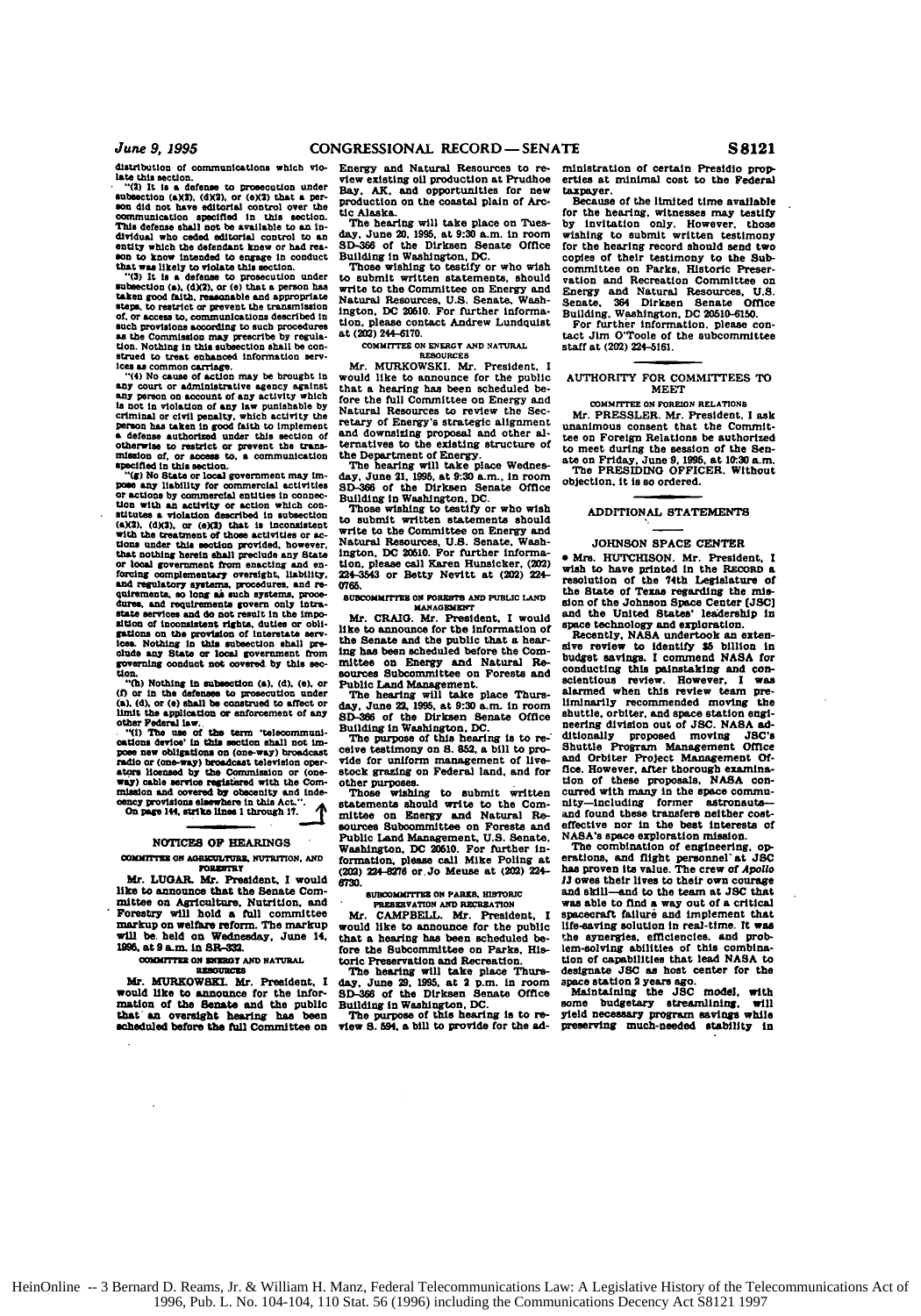HeinOnline -- 3 Bernard D. Reams, Jr. & William H. Manz, Federal Telecommunications Law: A Legislative History of the Telecommunications Act of 1996, Pub. L. No. 104-104, 110 Stat. 56 (1996) including the Communications Decency Act [lxxxv] 1997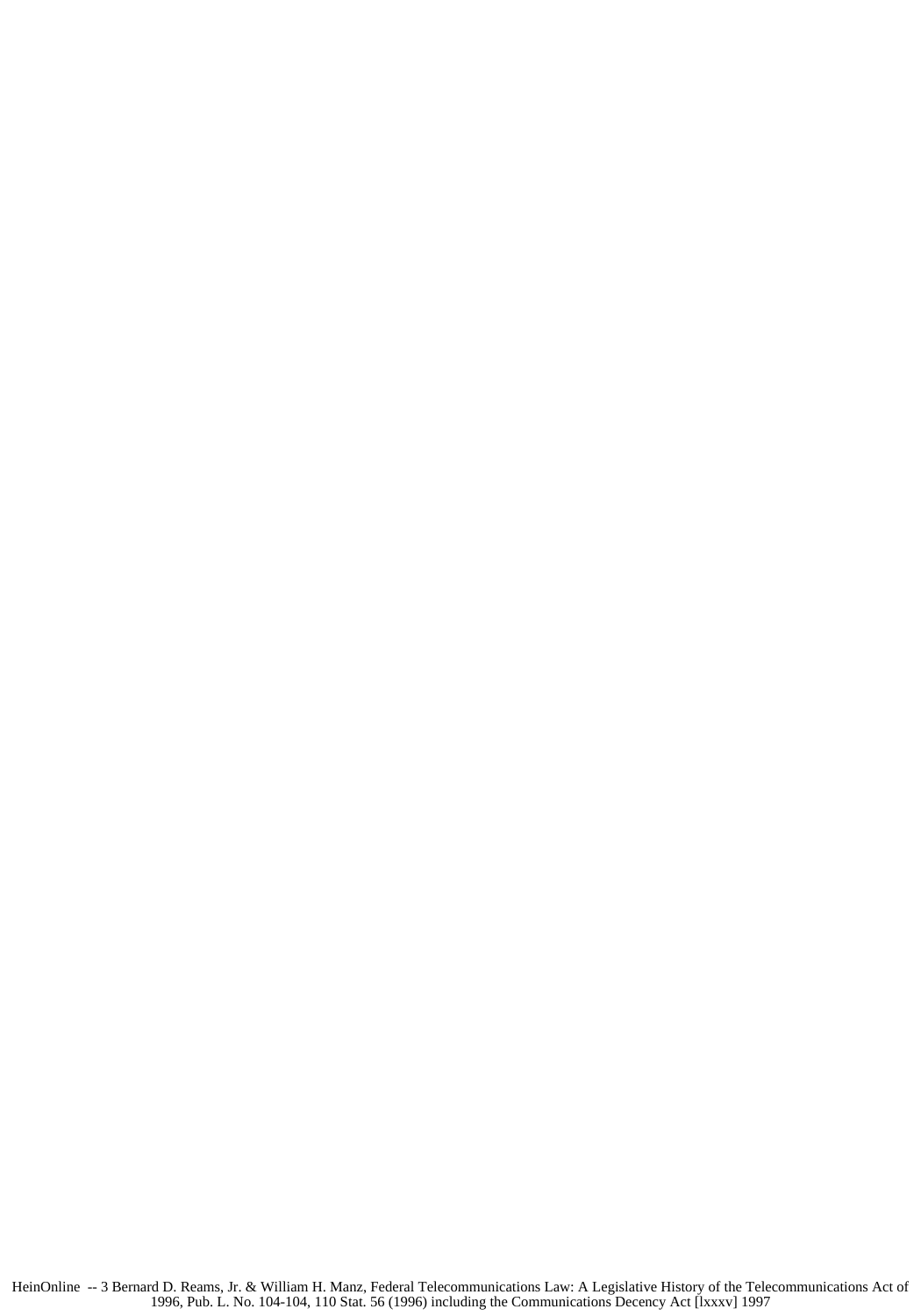Document No. 40